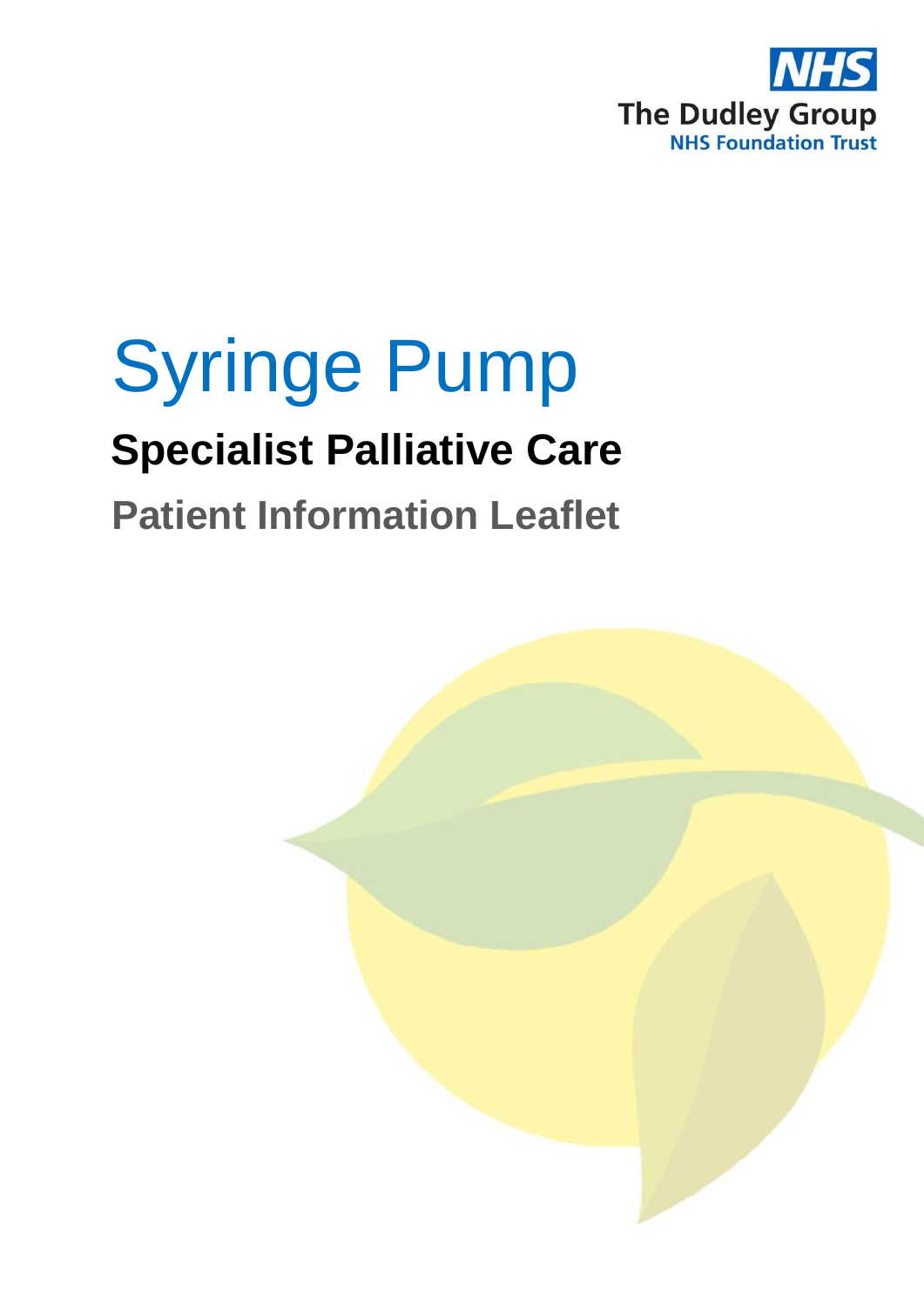### **What is a syringe pump?**

A syringe pump is a small portable battery-controlled pump. It is fitted with a syringe that contains medications that are delivered at a regular rate over 24 hours.

#### **Why do I need one?**

It is often used when other ways of taking medicines are unsuitable. You may be vomiting, feeling sick, having difficulty swallowing, or your body cannot absorb the medicines properly.

#### **Who will look after my syringe pump?**

If you are at home, in hospital, or in a hospice or care home, a nurse will check that your syringe pump is working, that the needle is comfortable, and that there are no problems with the medicine. They will change the syringe each day. Once the pump is no longer needed, the nurse will remove it.

#### **What to look out for?**

If your symptoms become worse or change in any way once the syringe pump has been set up, tell the nurse looking after it.

If you notice any changes to your skin, or redness or discomfort where the tube goes in, again, tell the nurse who is looking after the syringe pump.

If you notice any cloudiness or sediment, or that the colour changes in the tubing or syringe, please contact your nurse.

#### **How will I know that the syringe pump is working?**

If the syringe pump is working, a green light will flash twice a minute. If the pump stops for any reason, this light will turn red and a bleeping noise can be heard. If this happens, please contact the nurse as soon as possible. If you are at home, you should contact the district nurses. They will have provided you with their contact numbers for both in and out of hours, including weekends. They are available 24 hours a day, seven days a week.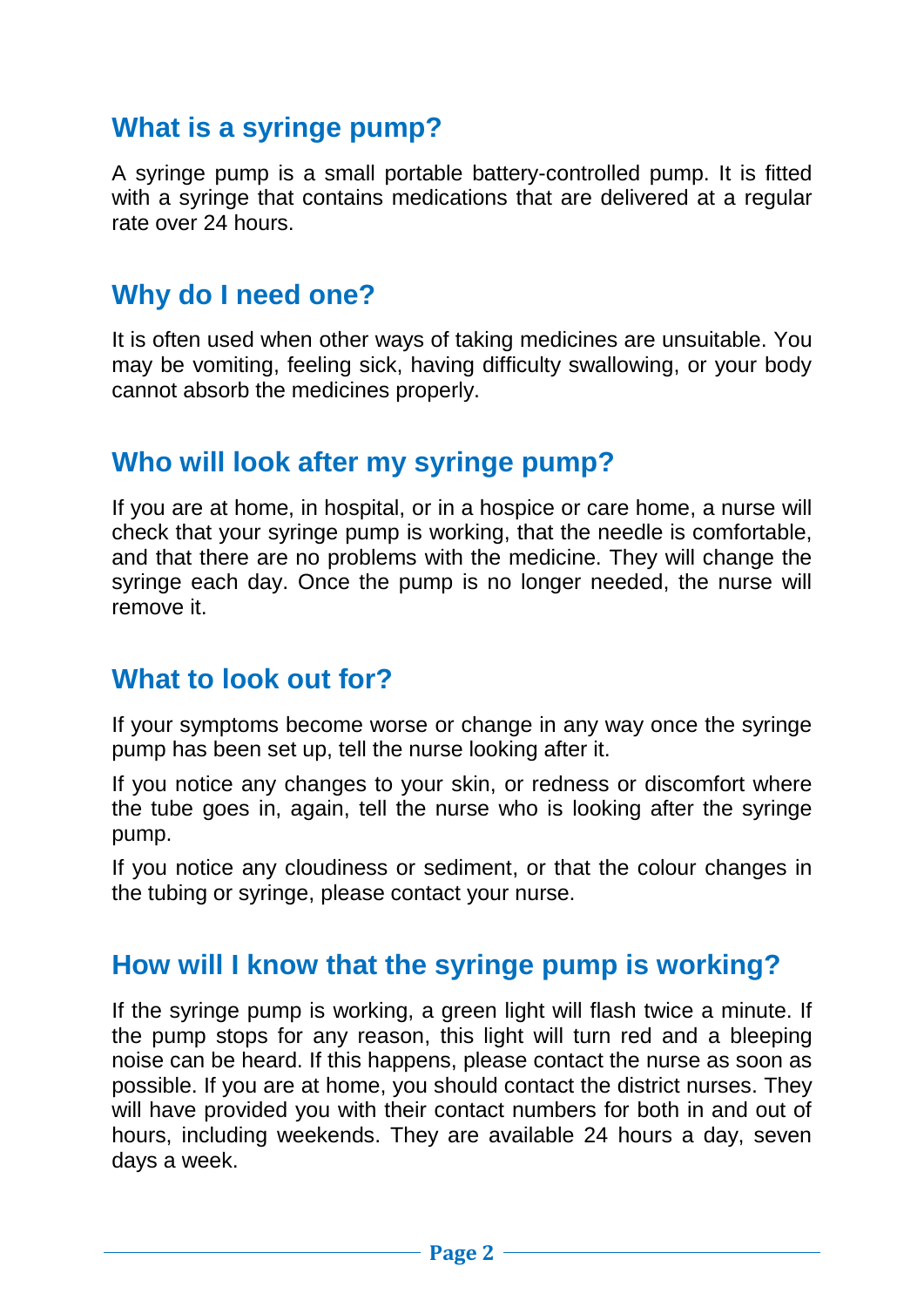## **Taking care of your syringe pump**

- Please do not get the syringe pump wet.
- Please keep the skin around the tube dry.
- When in bed or in a chair, the pump should be placed lower than the needle site.
- Take care when washing and dressing if the tube is pulled or comes out, please contact the nurse.
- Please keep the syringe pump out of direct sunlight and do not allow it to become too hot.

## **Storing medicines for your syringe pump at home**

Store the medicines in their original packaging and keep them at room temperature.

Make sure they are kept in a safe place and out of reach and sight of children and vulnerable people.

When they are no longer needed or out of date, they can be taken to your chemist for safe disposal.

### **References**

West Midlands Palliative Care Physicians. Palliative Care Guidelines for the use of drugs in symptom control (2020)

#### **With permission from**

Sandwell and West Birmingham NHS Trust Syringe Driver leaflet.